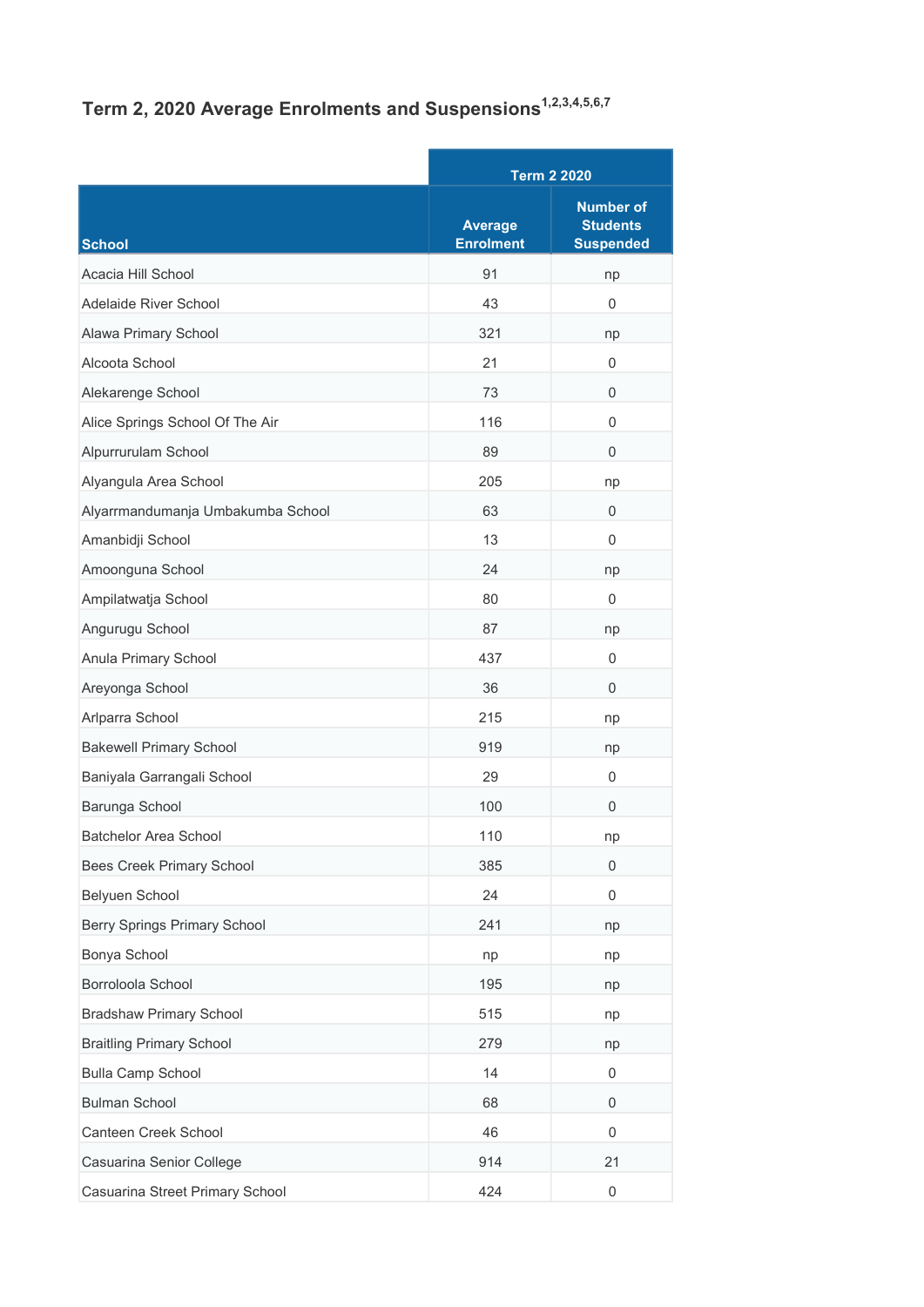| Centralian Middle School       | 319   | 30          |
|--------------------------------|-------|-------------|
| Centralian Senior College      | 430   | 22          |
| Clyde Fenton Primary School    | 201   | np          |
| Darwin High School             | 1,263 | 23          |
| Darwin Middle School           | 863   | 17          |
| Douglas Daly School            | 12    | 0           |
| Dripstone Middle School        | 522   | 14          |
| <b>Driver Primary School</b>   | 514   | np          |
| Dundee Beach School            | 21    | 0           |
| Durack Primary School          | 461   | np          |
| <b>Elliott School</b>          | 61    | $\mathbf 0$ |
| Epenarra School                | 49    | 0           |
| Finke School                   | 27    | 0           |
| Forrest Parade School          | 101   | 0           |
| Gapuwiyak School               | 208   | np          |
| <b>Gillen Primary School</b>   | 246   | 0           |
| Girraween Primary School       | 502   | 0           |
| <b>Gray Primary School</b>     | 329   | np          |
| Gunbalanya School              | 240   | np          |
| Haasts Bluff School            | 31    | 0           |
| Harts Range School             | 65    | np          |
| Henbury School                 | 141   | np          |
| Howard Springs Primary School  | 288   | np          |
| Humpty Doo Primary School      | 386   | np          |
| Imanpa School                  | 19    | $\mathbf 0$ |
| Jabiru Area School             | 196   | 0           |
| Jilkminggan School             | 82    | 0           |
| Jingili Primary School         | 304   | np          |
| Kalkaringi School              | 180   | 0           |
| Karama Primary School          | 183   | np          |
| Katherine High School          | 556   | 17          |
| Katherine School Of The Air    | 200   | 0           |
| Katherine South Primary School | 339   | np          |
| Kintore Street School          | 55    | 0           |
| Lajamanu School                | 206   | np          |
| Laramba School                 | 62    | 0           |
| Larapinta Primary School       | 371   | np          |
| Larrakeyah Primary School      | 536   | 0           |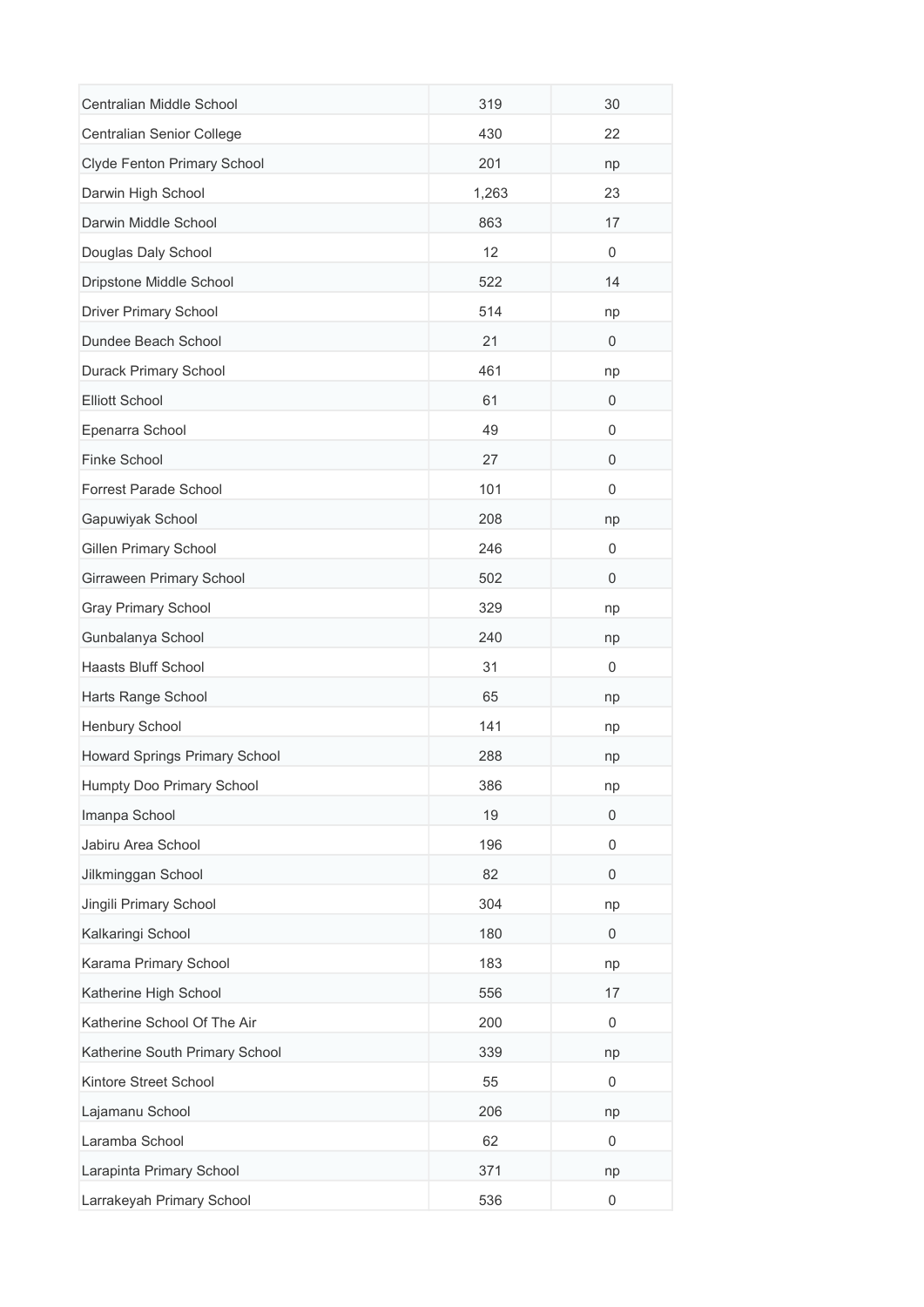| Laynhapuy Homelands School                      | 128 | $\mathbf 0$ |
|-------------------------------------------------|-----|-------------|
| Leanyer Primary School                          | 575 | np          |
| Ludmilla Primary School                         | 124 | np          |
| MacFarlane Primary School                       | 207 | np          |
| Malak Primary School                            | 217 | np          |
| Mamaruni School                                 | 63  | 0           |
| Maningrida College                              | 549 | 0           |
| Manunda Terrace Primary School                  | 170 | np          |
| Manyallaluk School                              | 25  | 0           |
| Mataranka School                                | 30  | np          |
| Mbunghara School                                | 19  | np          |
| Middle Point School                             | 25  | 0           |
| Milikapiti School                               | 64  | 0           |
| Milingimbi School                               | 336 | 0           |
| Millner Primary School                          | 207 | np          |
| Milyakburra School                              | 15  | 0           |
| Minyerri School                                 | 179 | 0           |
| Moil Primary School                             | 203 | 0           |
| Moulden Primary School                          | 274 | np          |
| Mount Allan School                              | 44  | 0           |
| Mulga Bore School                               | 14  | 0           |
| Murray Downs School                             | 15  | 0           |
| Mutitjulu School                                | 32  | 0           |
| Nakara Primary School                           | 593 | np          |
| Nemarluk School                                 | 174 | $\mathbf 0$ |
| <b>Neutral Junction School</b>                  | 24  | 0           |
| Newcastle Waters School                         | 16  | 0           |
| Nganambala School                               | 26  | 0           |
| Nganmarriyanga School                           | 137 | 0           |
| Ngukurr School                                  | 257 | np          |
| Nhulunbuy High School                           | 318 | np          |
| Nhulunbuy Primary School                        | 421 | np          |
| Nightcliff Middle School                        | 367 | np          |
| <b>Nightcliff Primary School</b>                | 653 | 0           |
| Northern Territory School of Distance Education | 532 | 0           |
| Ntaria School                                   | 190 | 0           |
| Numbulwar School                                | 155 | np          |
| Nyirripi School                                 | 42  | 0           |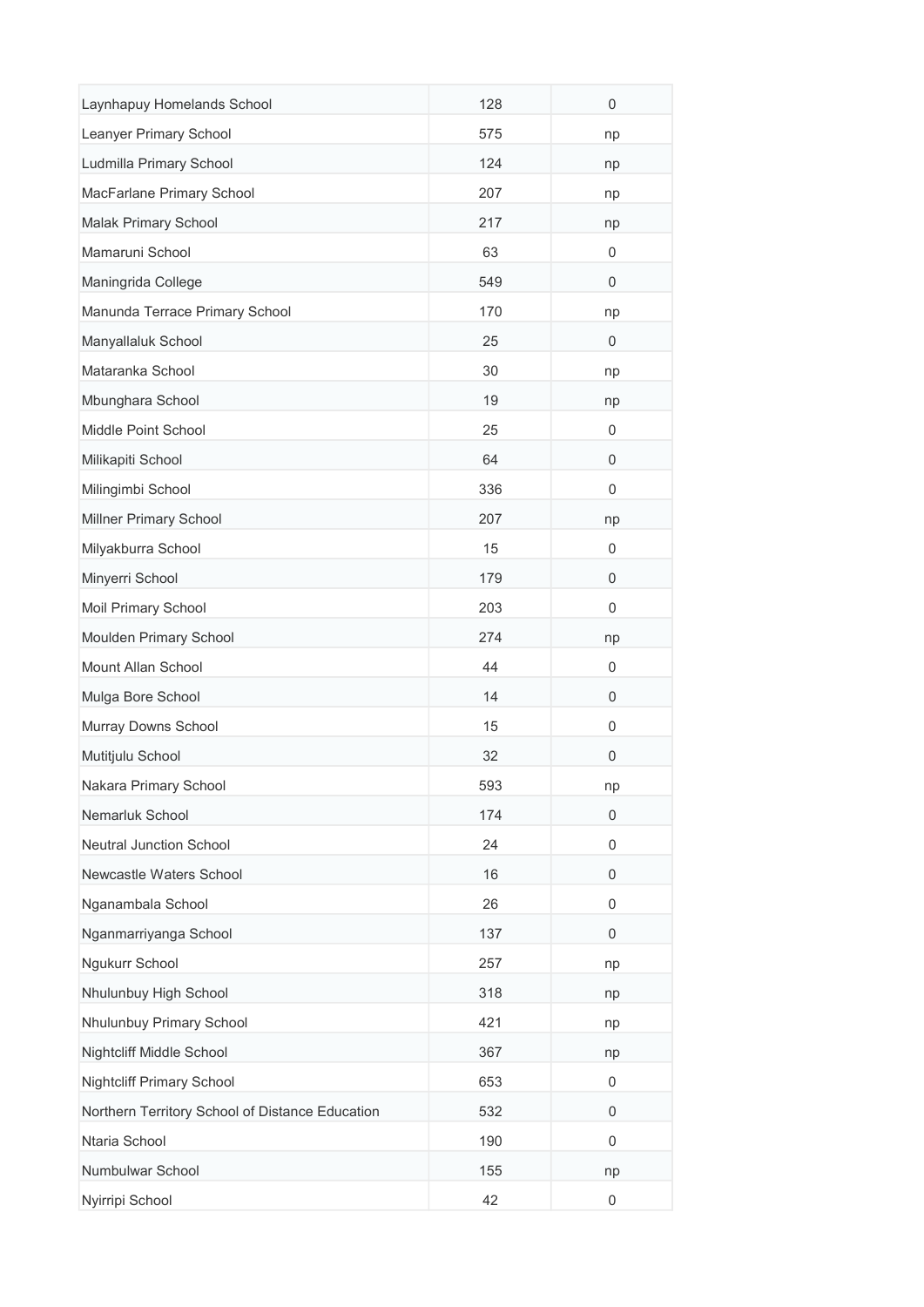| Palmerston College                  | 1,219 | 60               |
|-------------------------------------|-------|------------------|
| Papunya School                      | 113   | 0                |
| Parap Primary School                | 506   | $\mathbf 0$      |
| Peppimenarti School                 | 66    | $\mathbf 0$      |
| Pigeon Hole School                  | 24    | 0                |
| Pine Creek School                   | 53    | np               |
| Pularumpi School                    | 37    | 0                |
| Ramingining School                  | 270   | np               |
| Robinson River School               | 57    | 0                |
| Rockhampton Downs School            | 28    | 0                |
| Rosebery Primary School             | 517   | np               |
| Ross Park Primary School            | 477   | 0                |
| Sadadeen Primary School             | 189   | $\mathbf 0$      |
| Sanderson Middle School             | 395   | 52               |
| Shepherdson College                 | 553   | np               |
| <b>Stirling School</b>              | 17    | 0                |
| <b>Stuart Park Primary School</b>   | 646   | $\mathbf 0$      |
| Taminmin College                    | 1,174 | 72               |
| Tennant Creek High School           | 192   | 0                |
| <b>Tennant Creek Primary School</b> | 397   | 0                |
| <b>Timber Creek School</b>          | 40    | 0                |
| <b>Tipperary Station School</b>     | np    | np               |
| Titjikala School                    | 36    | 0                |
| Ti Tree School                      | 60    | O                |
| Top End School of Flexible Learning | 77    | $\mathbf 0$      |
| Urapunga School                     | 27    | $\mathbf 0$      |
| Wagaman Primary School              | 301   | np               |
| Wallace Rockhole School             | 19    | 0                |
| Walungurru School                   | 52    | $\mathbf 0$      |
| Wanguri Primary School              | 385   | np               |
| Warruwi School                      | 99    | np               |
| Watarrka School                     | np    | np               |
| Watiyawanu School                   | 48    | 0                |
| Willowra School                     | 83    | 0                |
| Woodroffe Primary School            | 440   | np               |
| <b>Woolaning School</b>             | 14    | $\mathbf 0$      |
| Woolianna School                    | 42    | np               |
| Wugularr School                     | 139   | $\boldsymbol{0}$ |